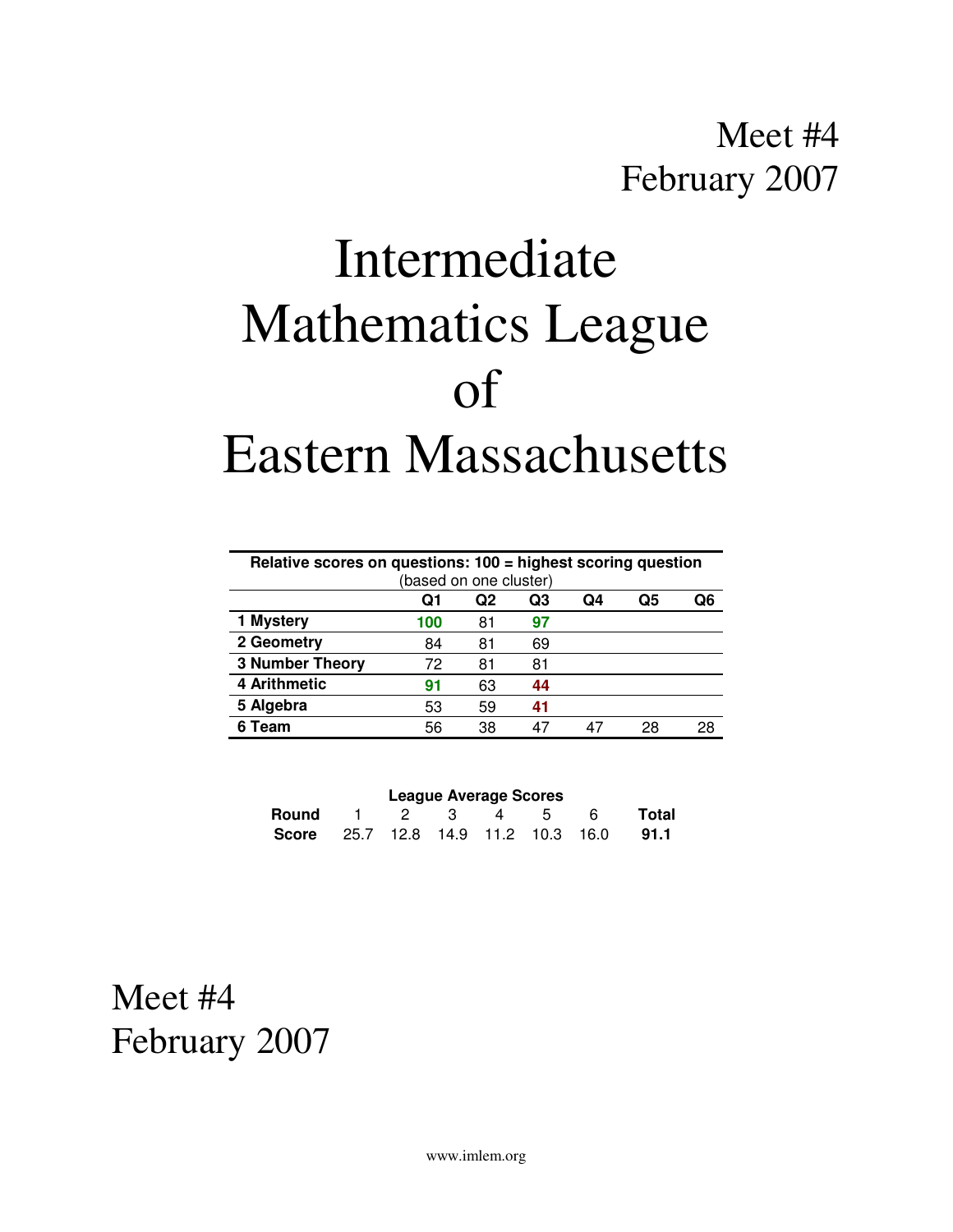*You may use a calculator today!*

#### Category 1 **Mystery** Meet #4, February 2007

**1.** The ratio of boys to girls in Lindsey's gym class is 5 to 6. There are four more girls than boys in the class. How many students are there in Lindsey's gym class?

**2.** The temperature at noon is recorded each day for five days in a row. If the temperatures are all different integers and their product is 12, what was the temperature on the warmest day?

**3.** The graph below right shows the number of male and female cousins for five different people. Use the clues to find out which names go with which letters. Then write the names in the appropriate spaces below.

#### **Clues:**

- Gus and Kurt have the same number of female cousins.
- Fred has two more male cousins than Louisa.
- Kurt has the same number of male cousins as female cousins.
- Martha likes to do crossword puzzles.



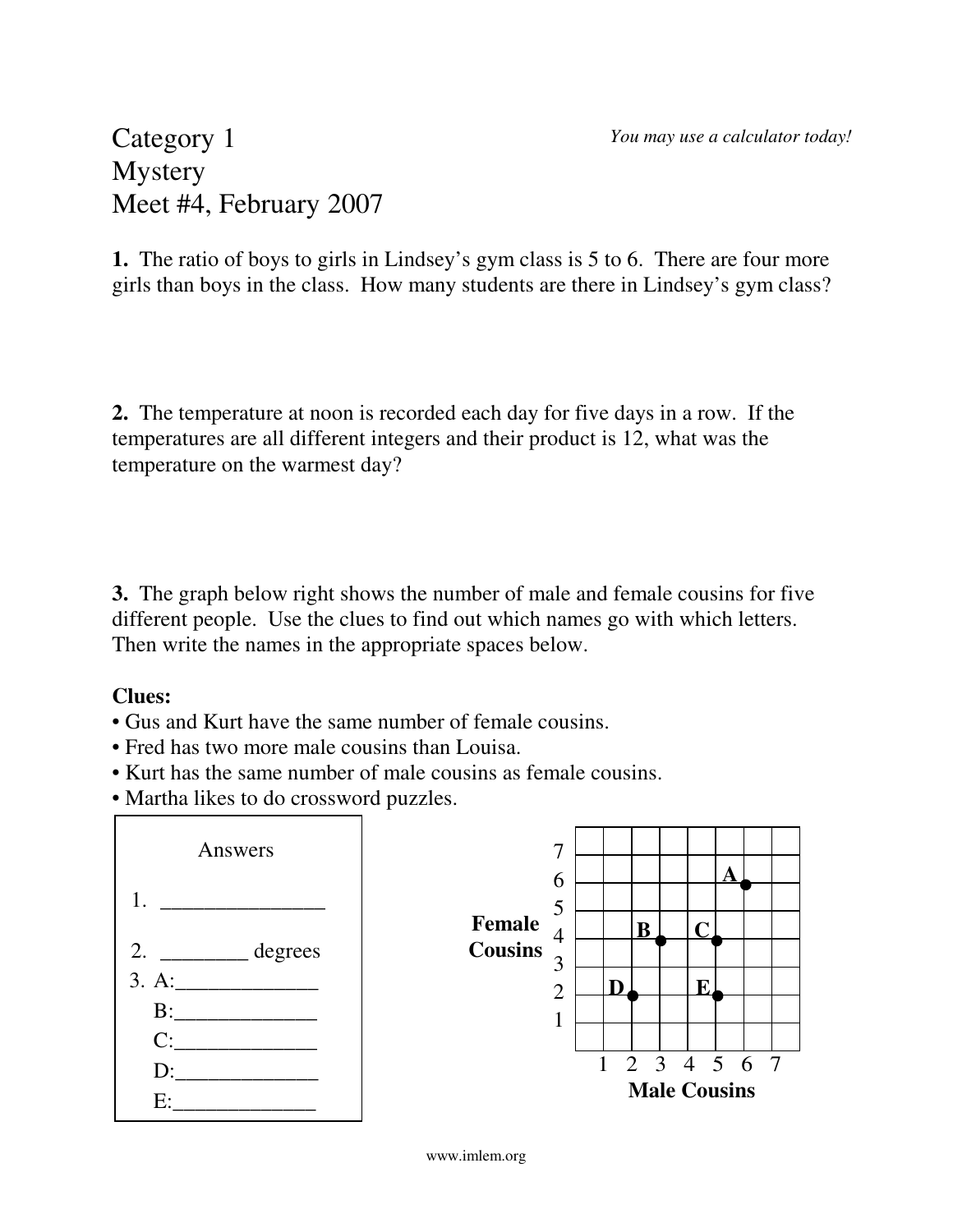## Solutions to Category 1 Mystery Meet #4, February 2007

| Answers |                                                   | <b>1.</b> There must be $4 \times 5 = 20$ boys and $4 \times 6 = 24$ girls, for a<br>total of $20 + 24 = 44$ students in the gym class.                                                                                                                                                                                                                                                                                                                                        |  |  |  |
|---------|---------------------------------------------------|--------------------------------------------------------------------------------------------------------------------------------------------------------------------------------------------------------------------------------------------------------------------------------------------------------------------------------------------------------------------------------------------------------------------------------------------------------------------------------|--|--|--|
|         | 1.44                                              |                                                                                                                                                                                                                                                                                                                                                                                                                                                                                |  |  |  |
| 2.3     |                                                   | 2. The prime factorization of 12 is $2 \times 2 \times 3$ . If we wish to<br>find five different integers with a product of 12, we will have to                                                                                                                                                                                                                                                                                                                                |  |  |  |
|         | 3. A: Martha<br>B: Louisa<br>$C:$ Fred<br>D: Kurt | use two negative and also the multiplicative identity 1. The<br>numbers are $-1, -2, 1, 2,$ and 3. The temperature on the<br>warmest day must have been 3 degrees.                                                                                                                                                                                                                                                                                                             |  |  |  |
|         | $E:$ Gus                                          | <b>3.</b> The first clue tells us that Gus and Kurt are either B and C or<br>D and E. Since five is two more than three, the next clue tells<br>us that Louisa must be B. Fred must be C, not E, since Gus and<br>Kurt will have to be D and E. The third clue tells us that Kurt<br>is D and Gus must be E. This leaves Martha to be A. The<br>order of the names from A to E is <b>Martha</b> , Louisa, Fred,<br><b>Kurt, Gus.</b> (All names must be correct for 2 points.) |  |  |  |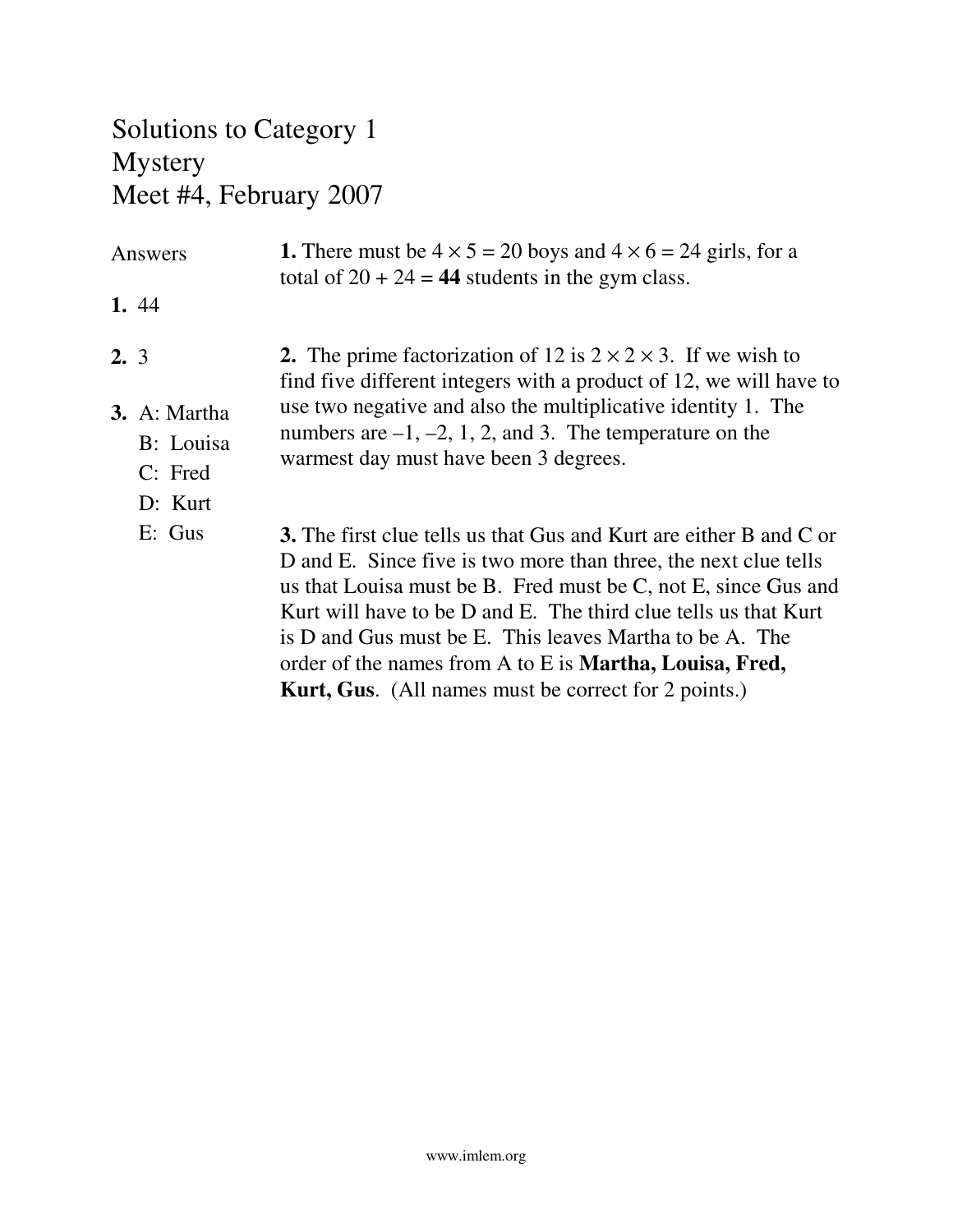*You may use a calculator today!*

#### Category 2 **Geometry** Meet #4, February 2007

**1.** In the figure at right, A is the center of the circle and M, T, and H are points on the circle. If the measure of angle MAT is 136 degrees, how many degrees are in the measure of angle MHT?





**2.** Right triangle FUN has side lengths 3 units, 4 units, and 5 units. These lengths are the diameters of the three circles that are drawn on each side. How many units are in the curved perimeter of the figure? (By perimeter, we mean the outer-most path around the entire figure.) Use 3.1416 for  $\pi$  and round your answer to the nearest hundredth of a unit.

**3.** The figure below started out as a rectangle that measured 4 feet by 8 feet. The corners were then trimmed to be semicircles with diameter 4 feet. Two circles with diameter 2 feet and one circle with diameter 4 feet were also cut out, as shown. How many square feet are in the area of the shaded figure that remains? Express your answer to the nearest tenth of a square foot.



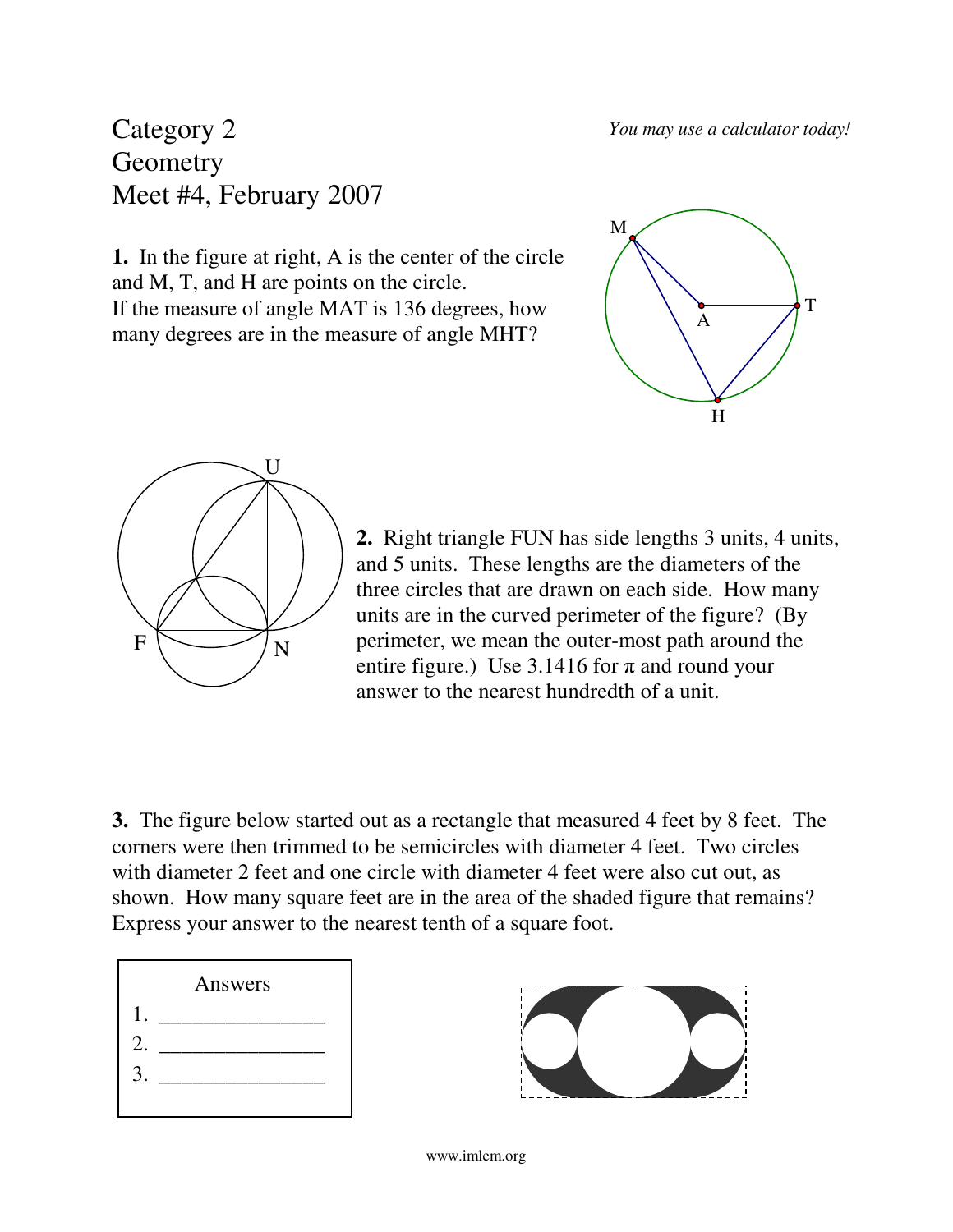### Solutions to Category 2 **Geometry** Meet #4, February 2007

| Answers  | <b>1.</b> Angle MAT is known as a central angle and angle MHT is |  |
|----------|------------------------------------------------------------------|--|
|          | known as an inscribed angle. If a central angle and an           |  |
| 1.68     | inscribed angle both intercept the same arc of the circle (arc)  |  |
|          | MT in this case), then the measure of the inscribed angle is     |  |
| 2. 18.85 | exactly half the measure of the central angle.                   |  |

**3.** 9.7

**2.** The curved perimeter of the figure is the sum of the three semicircles, and can be calculated as follows:

3π 2  $+\frac{4\pi}{2}$ 2  $+\frac{5\pi}{2}$  $\frac{5\pi}{2}$  = (3+4+5) $\frac{\pi}{2}$ 2  $=12 \cdot \frac{\pi}{2}$ 2  $= 6\pi \approx 6.3.1416 = 18.8496$ Rounding this value to the nearest hundredth of a unit, we get **18.85** units.

**3.** The figure can be thought of as a square and two large semicircles with a large circle and two small circles removed. The area of the two large semicircles is negated by the large circle that is removed. Each small circle has a diameter of two feet, which means a radius of 1 foot and an area of  $\pi$  square feet. The remaining area is equivalent to a 4-by-4 square minus two unit circles, which is  $16 - 2\pi$ , or about **9.7** square feet to the nearest tenth of a square foot.

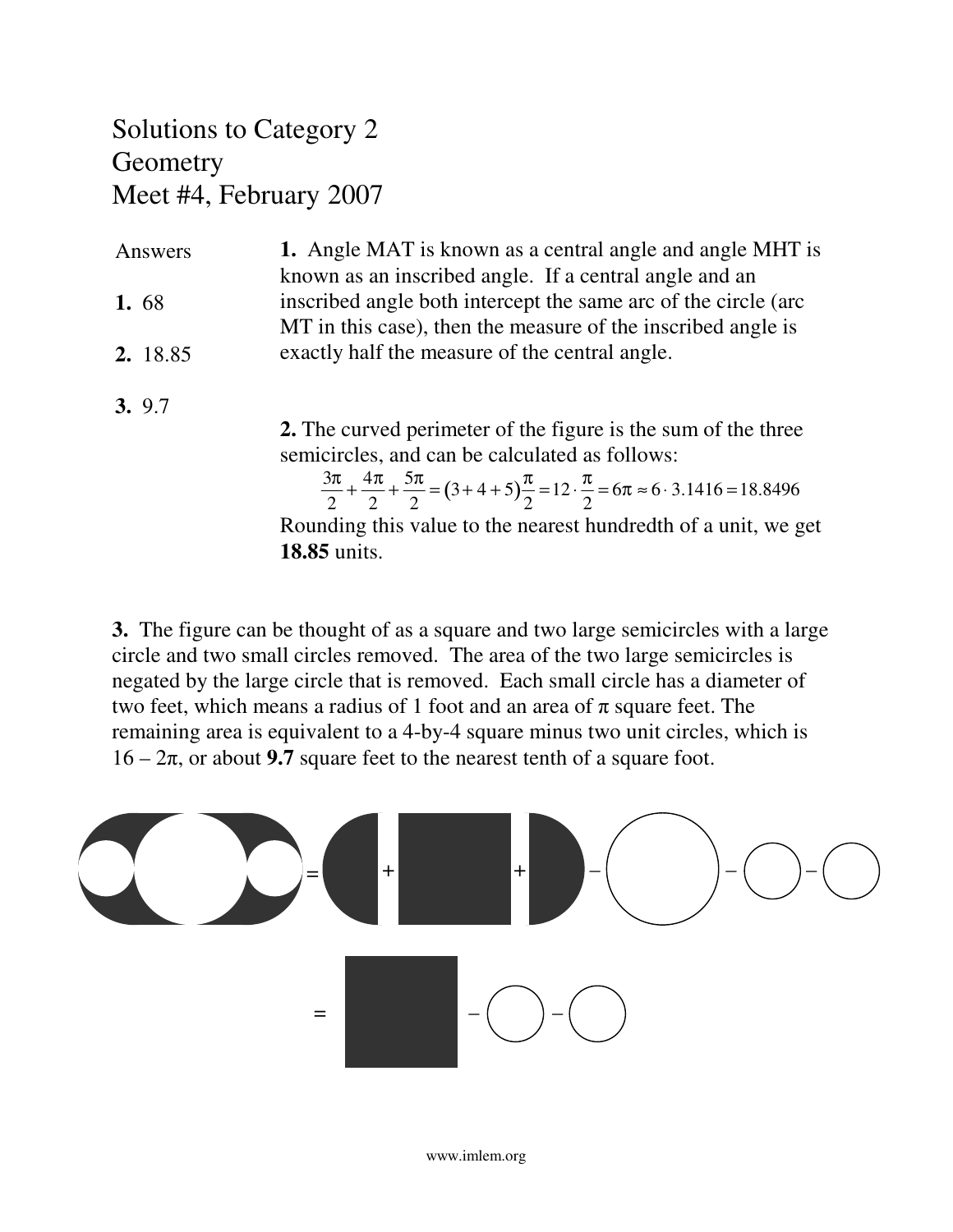*You may use a calculator today!*

Category 3 Number Theory Meet #4, February 2007

**1.** A Ferris wheel has 36 chairs numbered 1 through 36 in a loop. The operator loads chair #11 first and then every  $11<sup>th</sup>$  chair after that. If Almonzo and Royal are on the  $11<sup>th</sup>$  chair that gets loaded, what is the number on the chair they are riding in?

**2.** The sum of the first 11 terms in an arithmetic sequence is 693. If the constant difference between consecutive terms is 11, what is the first term of the sequence?

**3.** Find the sum of the values of the digits *A*, *B*, and *C* in the four terms of the increasing arithmetic sequence below.

*AB*8, *A*65, *C*0*B*, *CA*9

Answers 1. \_\_\_\_\_\_\_\_\_\_\_\_\_\_\_ 2. \_\_\_\_\_\_\_\_\_\_\_\_\_\_\_  $3.$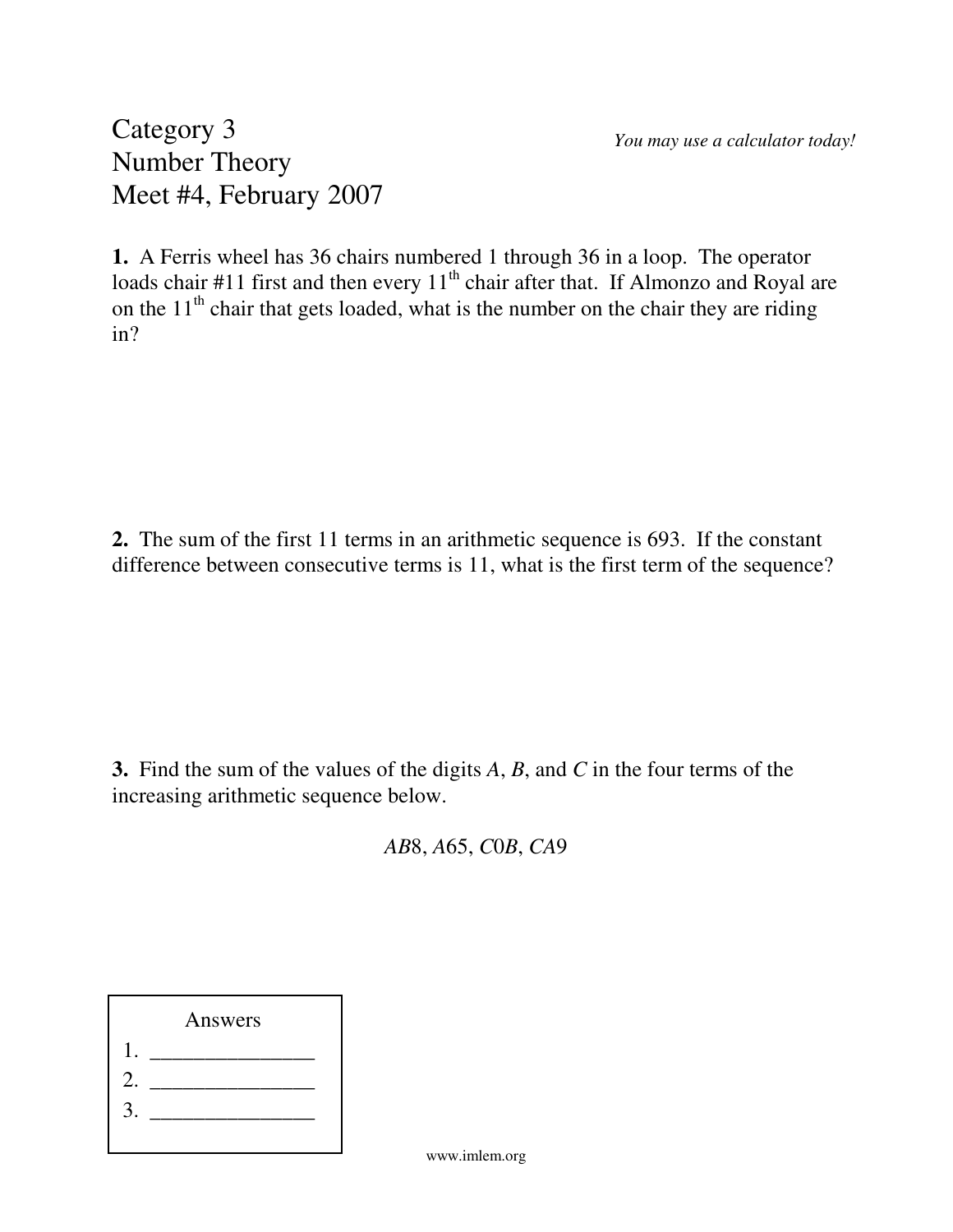### Solutions to Category 3 Number Theory Meet #4, February 2007

| Answers | <b>1.</b> The order in which the chairs are loaded is as follows: 11,<br>22, 33, 8, 19, 30, 5, 16, 27, 2, 13. Almonzo and Royal are |
|---------|-------------------------------------------------------------------------------------------------------------------------------------|
| 1. 13   | riding in chair #13. We can also calculate this as $11 \times 11 =$                                                                 |
| 2.8     | 121. 108 is a multiple of 36, so $121 - 108 = 13$ .                                                                                 |
| 3.9     | 2. Let's call the first term x. Then the sequence looks like this:<br>$x+(x+11)+(x+22)+(x+33)++(x+110)=693$                         |
|         | This can be rewritten as $11x+11+22+33++110=693$ . Let's<br>simplify by dividing both sides of the equation by 11.                  |
|         | $x+1+2+3++10=63$ The sum of the numbers from 1 to 10 is                                                                             |
|         | 55, so x must be $63 - 55 = 8$ .                                                                                                    |

**3.** An arithmetic sequence has a constant difference between the terms. Comparing the units digits of *AB*8 and *A*65, we can see that the units digit of the constant difference must be a 7. Comparing *A*65 and *C*0*B*, we see that the constant difference must be 37. Adding  $65 + 37$ , we get 102, so  $B = 2$ . 102 + 37 = 139, so  $A = 3$ . The four terms of the sequence must be 328, 365, 402, 439. The desired sum is  $A + B + C = 3 + 2 + 4 = 9$ .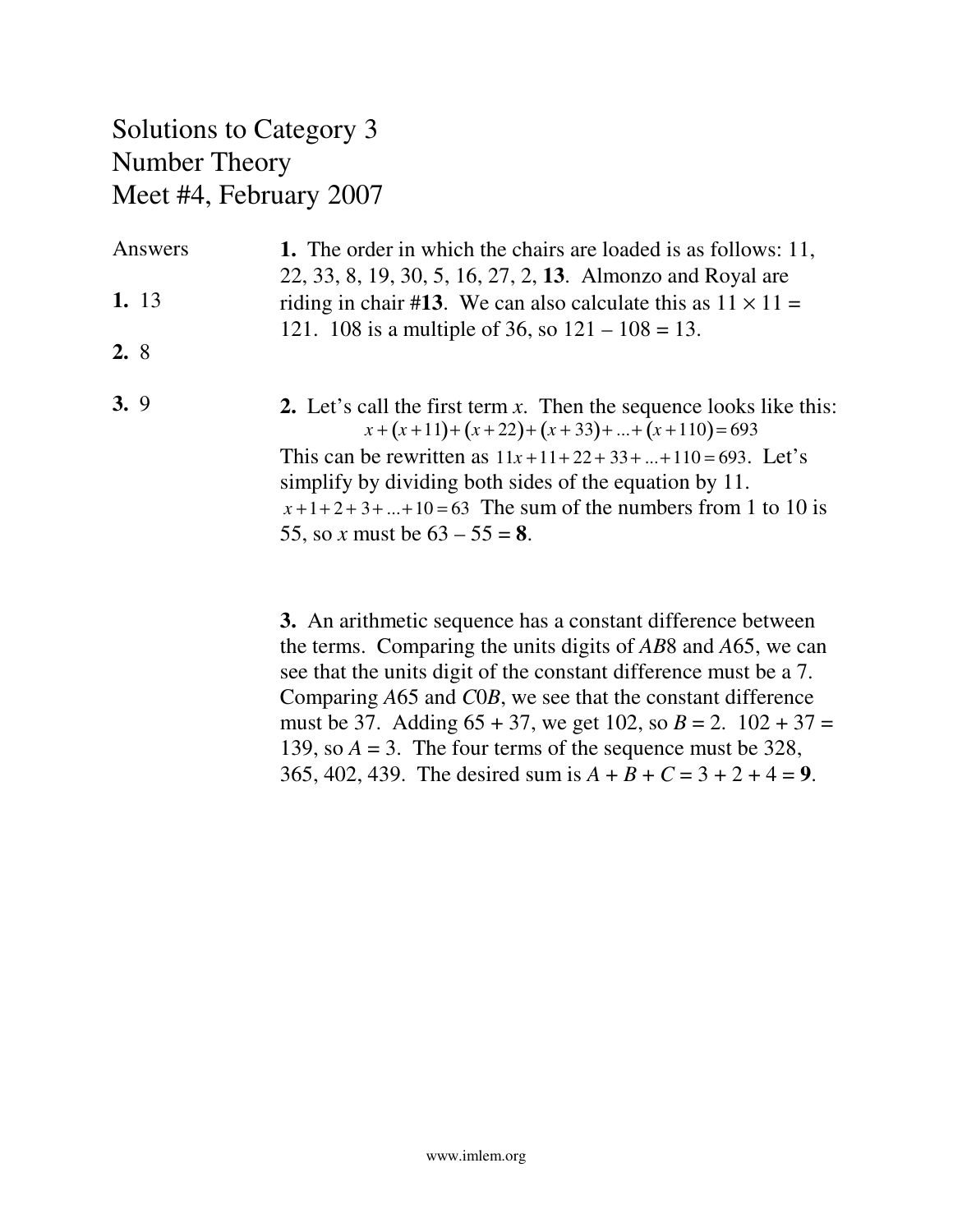#### Category 4 Arithmetic Meet #4, February 2007

**1.** If you increase Meghan's favorite fraction by 25% you get Eva's favorite fraction. The difference between their favorite fractions is  $\frac{1}{16}$ 12 . What is Meghan's favorite fraction if she always expresses it in lowest terms?

**2.** The dinner bill for the party of nine people came to \$240.65, before the sales tax was added. Jim calculated the amount of a 15% tip on the amount *before* the 5% sales tax was added. Craig calculated the amount of a 15% tip on the amount *after* the 5% sales tax was added. How much more would the waiter get if the party agreed to pay Craig's tip instead of Jim's tip? Express your answer in dollars to the nearest hundredth of a dollar.

**3.** A bank plans to offer a savings account at 4.8% simple annual interest. If the bank compounds monthly, what is the annual yield for this savings account? (The annual yield is the amount of interest a given balance would earn when the effect of the compounding interest is included.) Do not round until the last step, and give your answer as a percent to the nearest tenth of a percent.

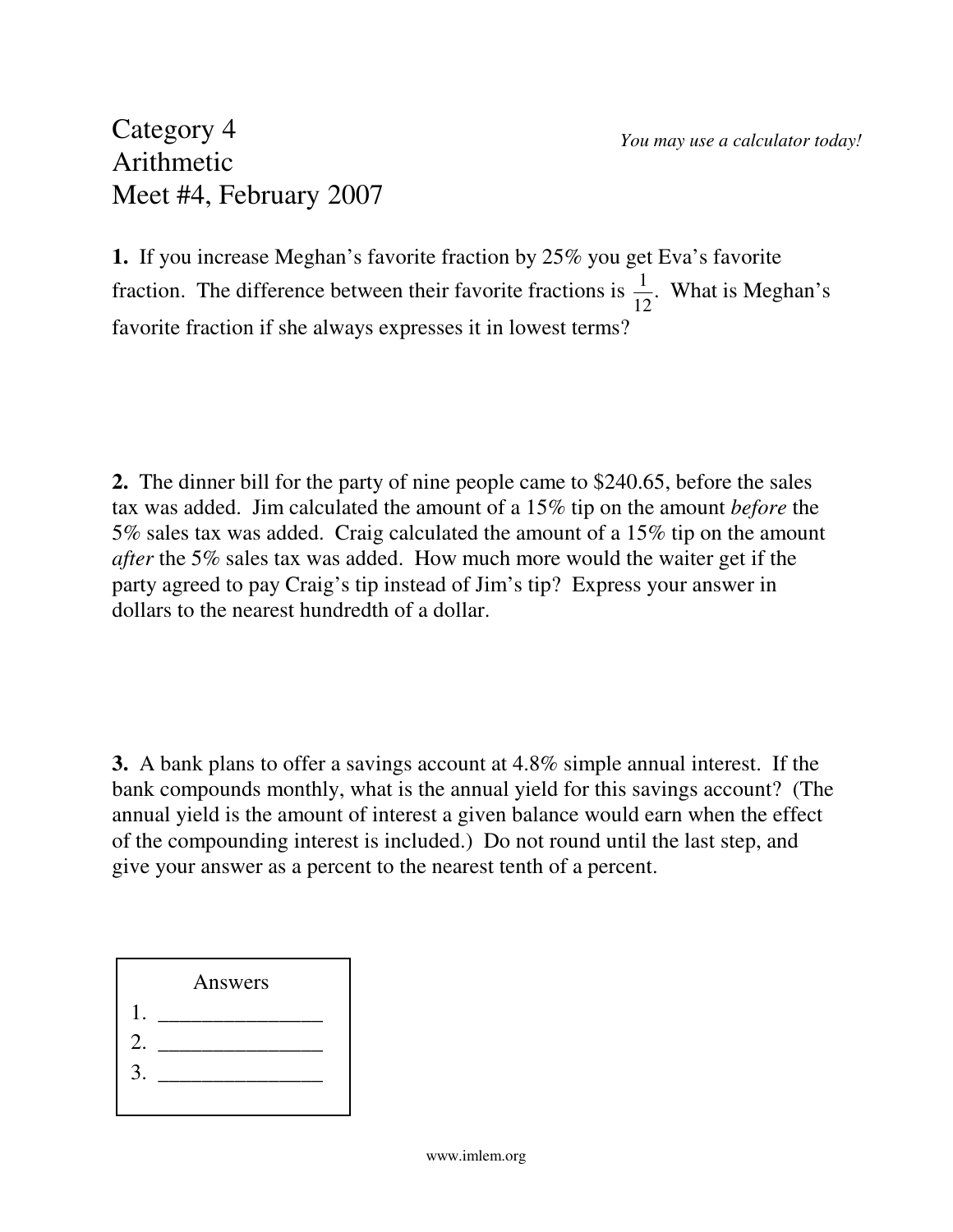#### Solutions to Category 4 Arithmetic Meet #4, February 2007

| Answers          | <b>1.</b> Let's call Meghan's favorite fraction $x$ . Then Eva's favorite                                               |
|------------------|-------------------------------------------------------------------------------------------------------------------------|
|                  | fraction is x plus 25% of x. This can be written as 1.25x or $\frac{5}{4}x$ .                                           |
| 1. $\frac{1}{3}$ | The positive difference between x and $\frac{5}{4}x$ is $\frac{5}{4}x - x = \frac{1}{4}x$ . If                          |
| 2. \$1.80        | $\frac{1}{4}x = \frac{1}{12}$ , then $\frac{4}{4}x = \frac{4}{12}$ . Meghan's favorite fraction must be $\frac{1}{3}$ , |
| 3. 4.9           | since she always expresses it in lowest terms.                                                                          |

**2.** The tip as calculated by Jim would be  $$240.65 \times 0.15 =$ \$36.0975 or about \$36.10. The dinner bill after tax comes to  $240.65 \times 1.05 = $252.6825$  or about \$252.68. The tip as calculated by Craig would be  $$252.68 \times 0.15 = $37.90$ . The difference between these two amounts is  $$37.90 - $36.10 =$ \$**1.80**. In general, Craig's method of calculating the 15% tip on the *after tax total* amounts to a slightly more generous tip of  $1.05 \times 0.15 = 0.1575 = 15.75\%$ .

**3.** With an annual interest rate of 4.8%, the monthly interest rate would be  $4.8\% \div 12 = 0.4\%$ . As a decimal,  $0.4\%$  is 0.004, or 4 thousandths. Since the interest on the balance is added to the balance each month, the easiest way to calculate it is to simply multiply by 1.004. If we multiply the original amount by 1.004 each month for 12 months, the compounded value will be  $1.004<sup>12</sup>$ , which is about 1.049 times as much. The annual yield is the extra 0.049, or **4.9%**.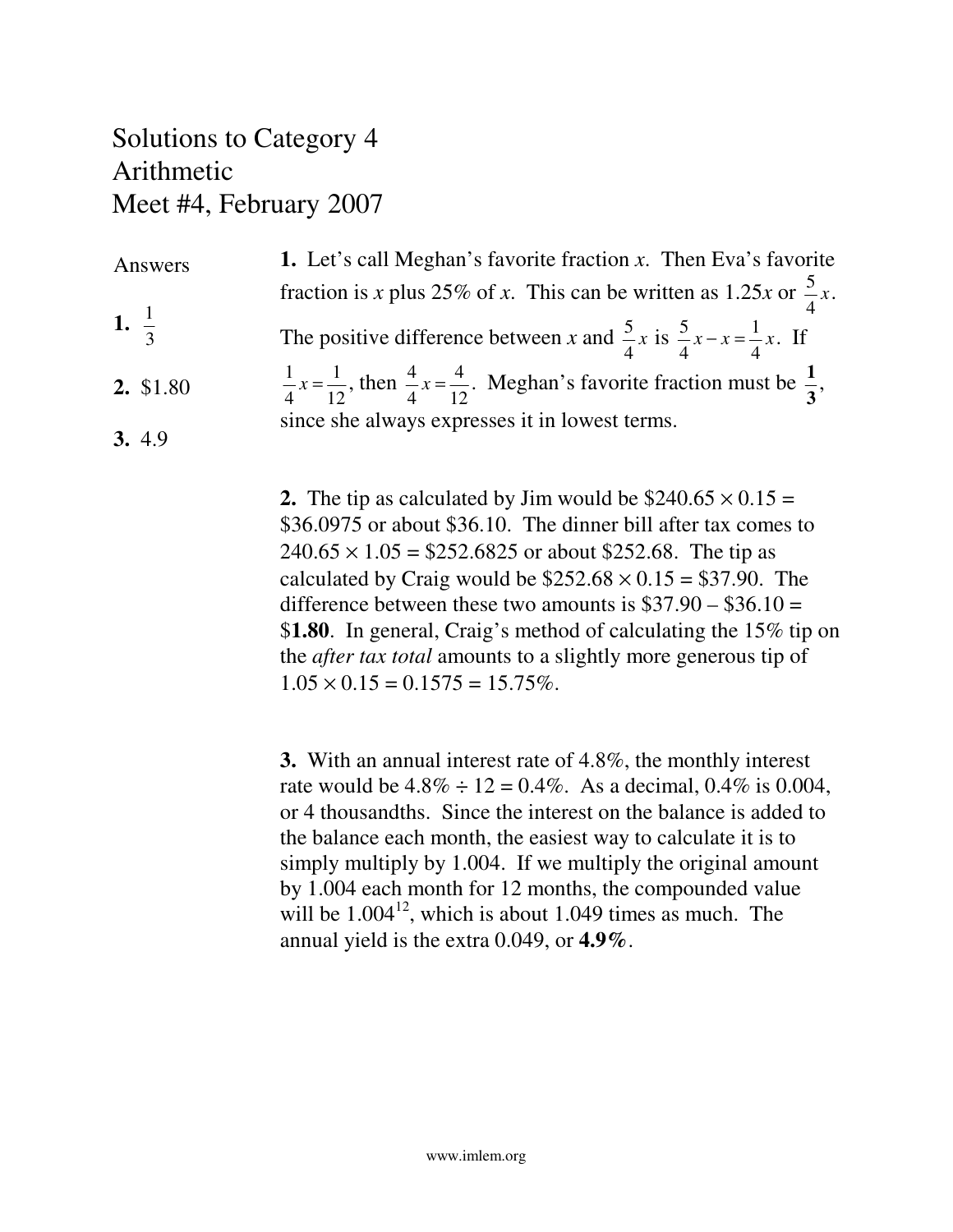#### Category 5 Algebra Meet #4, February 2007

**1.** On her most recent birthday, Emily became  $\frac{1}{2}$ 3 of her father's age. In six years, she will be  $\frac{5}{16}$ 12 of her father's age. How old was Emily's father when she was born?

**2.** Dennis usually averages 70 miles per hour on his trip to his grandmother's house. When he was towing a trailer he averaged only 60 miles per hour, and the trip took half an hour longer than usual. How many miles is it to his grandmother's house?

**3.** In a warehouse there are three kinds of boxes.

If you stack two A boxes, one B box, and two C boxes, the stack is 88 inches tall. If you stack one A box, two B boxes, and one C box, the stack is 77 inches tall. If you stack three A boxes, one B box, and one C box, the stack is 83 inches tall. If you make a stack of C boxes that is as close as possible to eight feet tall, how many inches less than eight feet tall is the stack?

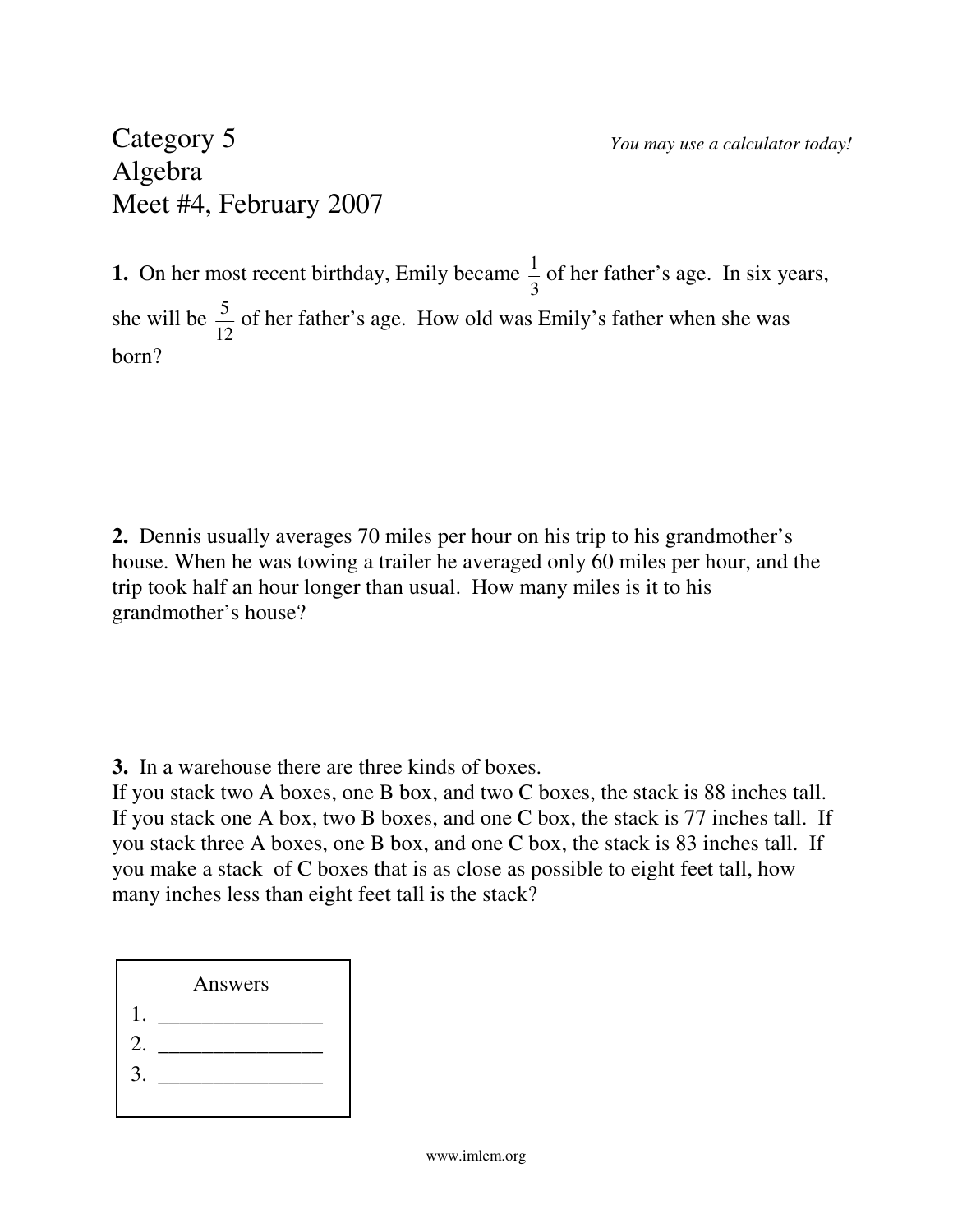### Solutions to Category 5 Algebra Meet #4, February 2007

\n- Answers: **1.** Let Emily's father's age now be *x* years. Then Emily's age now is 
$$
\frac{1}{3}x
$$
 years. In six years, Emily's father will be *x* + 6. We can calculate **2.** 210 Emily's age six years from now as  $\frac{1}{3}x + 6$  and as  $\frac{5}{12}(x+6)$ . These are, of course, equal, so we can write the following equation and solve for *x*:\n  $\frac{1}{3}x + 6 = \frac{5}{12}(x+6)$ . Multiplying both sides by 12, we get\n  $4x + 72 = 5(x+6)$ . Now we can distribute on the right, which give us\n  $4x + 72 = 5x + 30$ . Finally, subtracting 4*x* and 30 from both sides, we get\n  $x = 42$ . That's Emily's fathers age now. Emily must be  $\frac{1}{3} \cdot 42 = 14$  now, so her father must have been  $42 - 14 = 28$  years old when she was born.
\n

**2.** Let the distance to Dennis's grandmother's house be *d* miles. If Dennis travels at 60 mph instead of 70 mph, he is traveling 6 7 of his normal speed, so it will take 7 6 the amount of time. We know that the extra sixth of the time is half an hour. This means it usually takes six half hours, or three hours. It must be  $3 \text{ hrs} \times 70$ mph = **210** miles to Dennis's grandmother's house.

**3.** From the information given, we can write the following system of equations.

$$
\begin{cases} 2A + B + 2C = 88 \\ A + 2B + C = 77 \\ 3A + B + C = 83 \end{cases}
$$

If we double the second equation and subtract the first, we get  $3B = 66$ , so  $B = 22$ . Subtracting the second equation from the third, we get  $2A - B = 6$ . If we substitute  $B = 22$  into this equation, we get  $2A - 22 = 6$ . Adding 22 to both sides, we find that  $2A = 28$ , so  $A = 14$ . Now we can solve any of the three equations for C and find that  $C = 19$ . If we stack 5 of these 19-inch boxes, our stack would be 95 inches tall, which is **1** inch less than eight feet.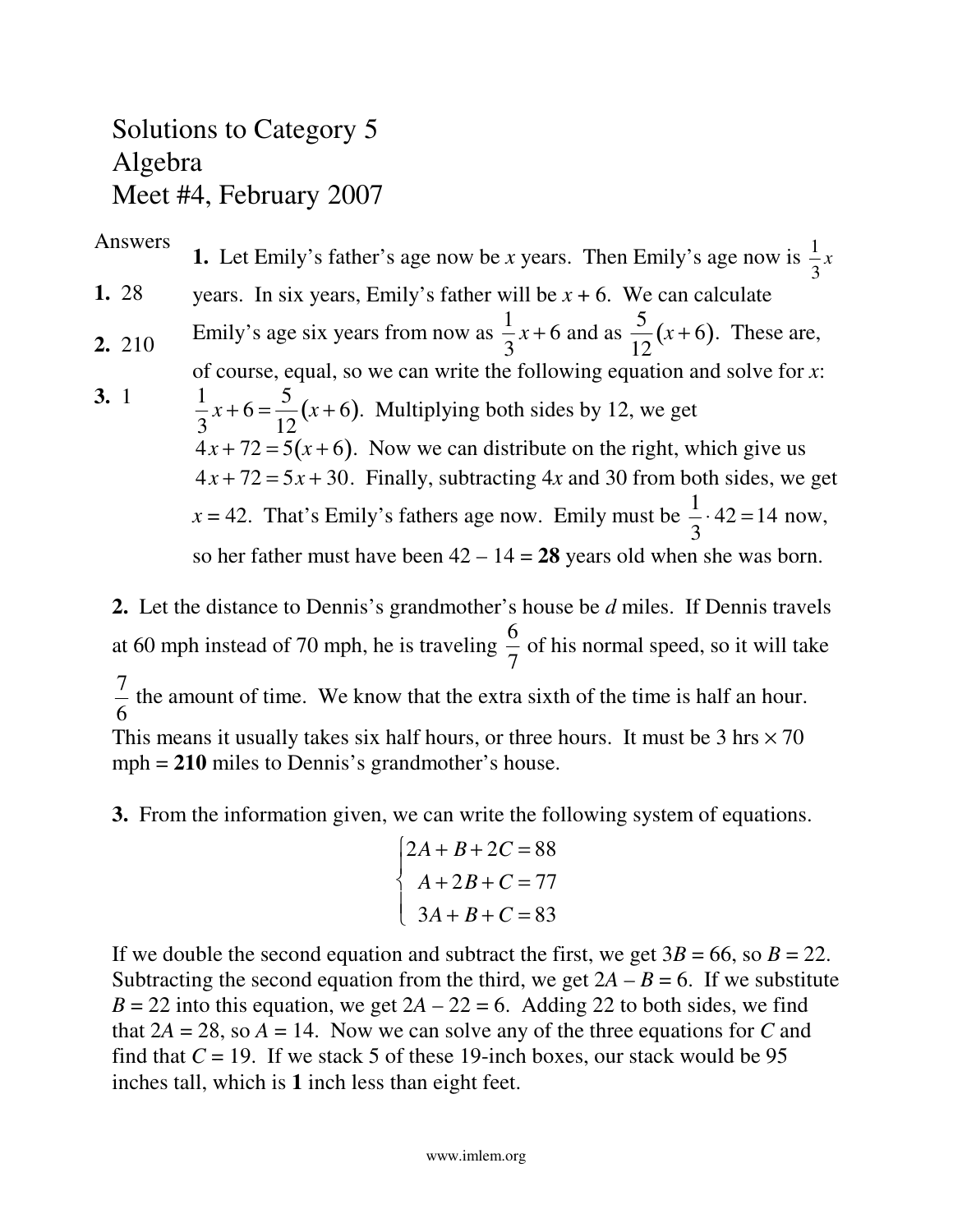Category 6 Team Questions Meet #4, February 2007

**1.** In a binary clock, the shaded squares in each column give the digits for the corresponding military time in hours and minutes. What time is given by the binary clock at right? Note: Military time goes to 24:00 hours.



**2.** Some of the factors of a number are 9, 15, and 21. If the number has exactly nine more factors, what is the number?

**3.** The interior angles of an irregular pentagon form an arithmetic sequence. The measure of one of the angles is 80°. Find the sum of all possible values of the largest angle.

**4.** Find the sum of the series  $1(1!) + 2(2!) + 3(3!) + ... + 10(10!)$ .

**5.** Robert has a 100-foot roll of wire fencing. He wants to create a dog pen in the shape of a golden rectangle. A golden rectangle has a length that is about 1.618 times its width. If Robert rounds to the nearest whole number of feet for the length and width of his pen and the 100 feet of wire fencing is the entire perimeter, how many square feet will there be in the dog pen?



**6.** Ignore the colon in the answer to question 1 and let *F* equal the largest prime factor of the four-digit number *A*.

Let *G* equal the greatest common factor of *B* and *C*. Let *H* equal the last three digits of *D*.

Let *I* equal the nearest whole number to  $\sqrt{E}$ . Now evaluate the following expression:

 $FG - H + I$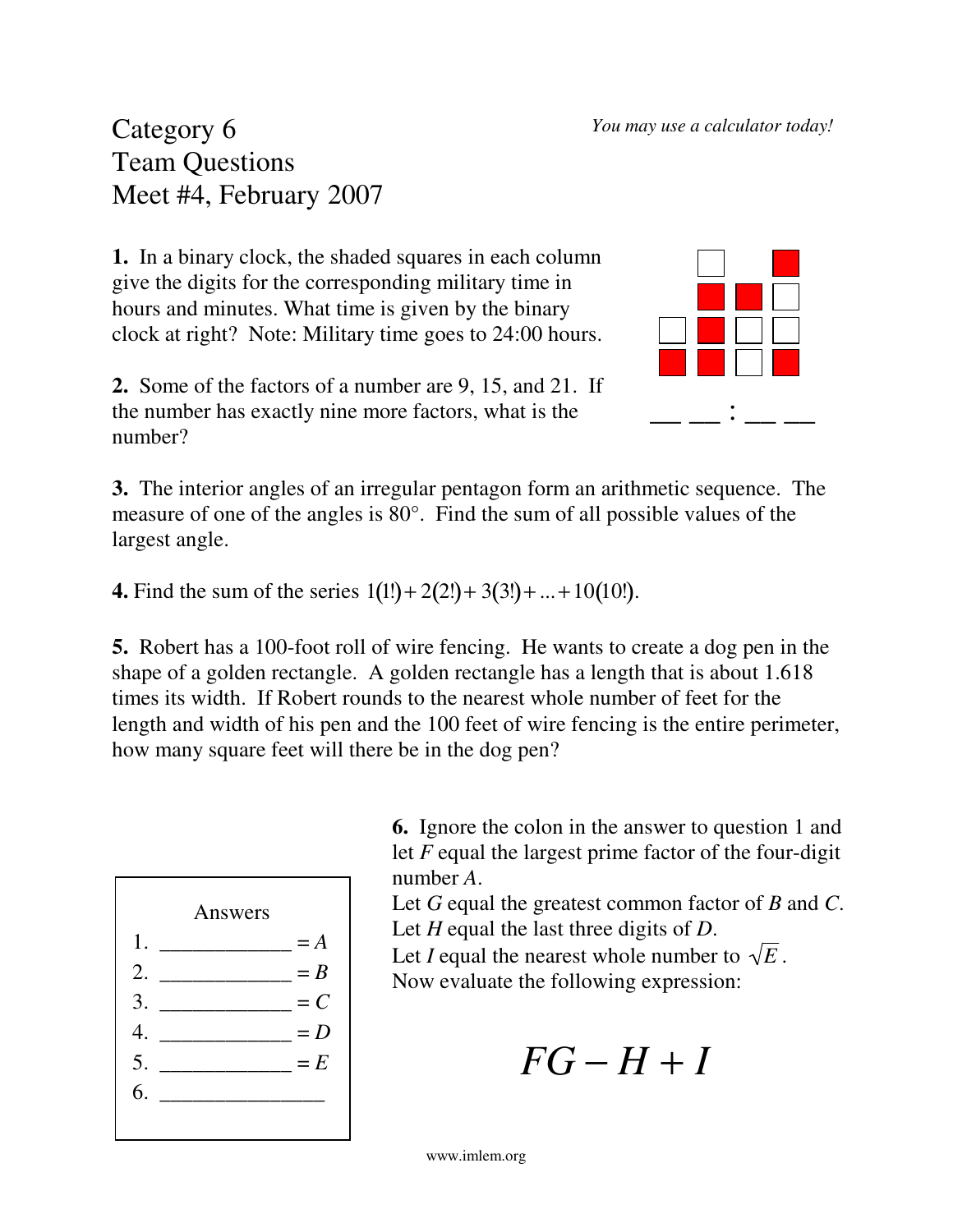#### Solutions to Category 6 Team Questions Meet #4, February 2007

| Answers       | 1. The bottom square in each column is the 1 square. The next      |
|---------------|--------------------------------------------------------------------|
|               | square up is the 2 square, the square after that is the 4 square,  |
| 1. $17:49$    | and the top square is the 8 square. The sum of these values        |
|               | gives the digit for each place value of the military time. The     |
| 2. 315        | first column is just 1; the second column is $1 + 2 + 4 = 7$ ; the |
|               | third column is just 4; and the fourth column is $1 + 8 = 9$ . The |
| <b>3.</b> 300 | time shown is thus 17:49.                                          |

- **4.** 39,916,799
- **2.** Let's consider the prime factors of the three factors that are known.  $9 = 3 \times 3$ ,  $15 = 3 \times 5$ , and  $21 = 3 \times 7$ . The unknown number must be at least  $3 \times 3 \times 5 \times 7 = 315$ . In fact, 315 does have nine more factors, so the number must be **315** and not some larger multiple of 315. The twelve factors of 315 are: **5.** 589 **6.** 20

| 1 | 5  | $\tau$ | 35  |
|---|----|--------|-----|
| 3 | 15 | 21     | 105 |
| 9 | 45 | 63     | 315 |

**3.** A pentagon may be divided into three triangles, each with an angle sum of 180 degrees. That makes a total of 540 degrees for the five interior angles. On a regular pentagon, they would all measure  $540 \div 5 = 108$  degrees. On our pentagon, however, the angle measures form an arithmetic sequence. It follows that one of the angles must be 108 degrees. The five angles must be: 108 – 2*d*, 108 – *d*, 108, 108 + *d*, and 108 + 2*d*, where *d* is the constant difference between the terms in the arithmetic sequence. Since one of the other angles is 80 degrees, then the difference between 108 and 80 is either the constant difference, *d*, or twice the constant difference 2*d*. The five angle measures are either 52, 80, 108, 136, and 164, or they are 80, 94, 108, 122, and 136. The two possible values of the largest angle are 164 and 136, so the desired sum is 164 + 136 = **300**.